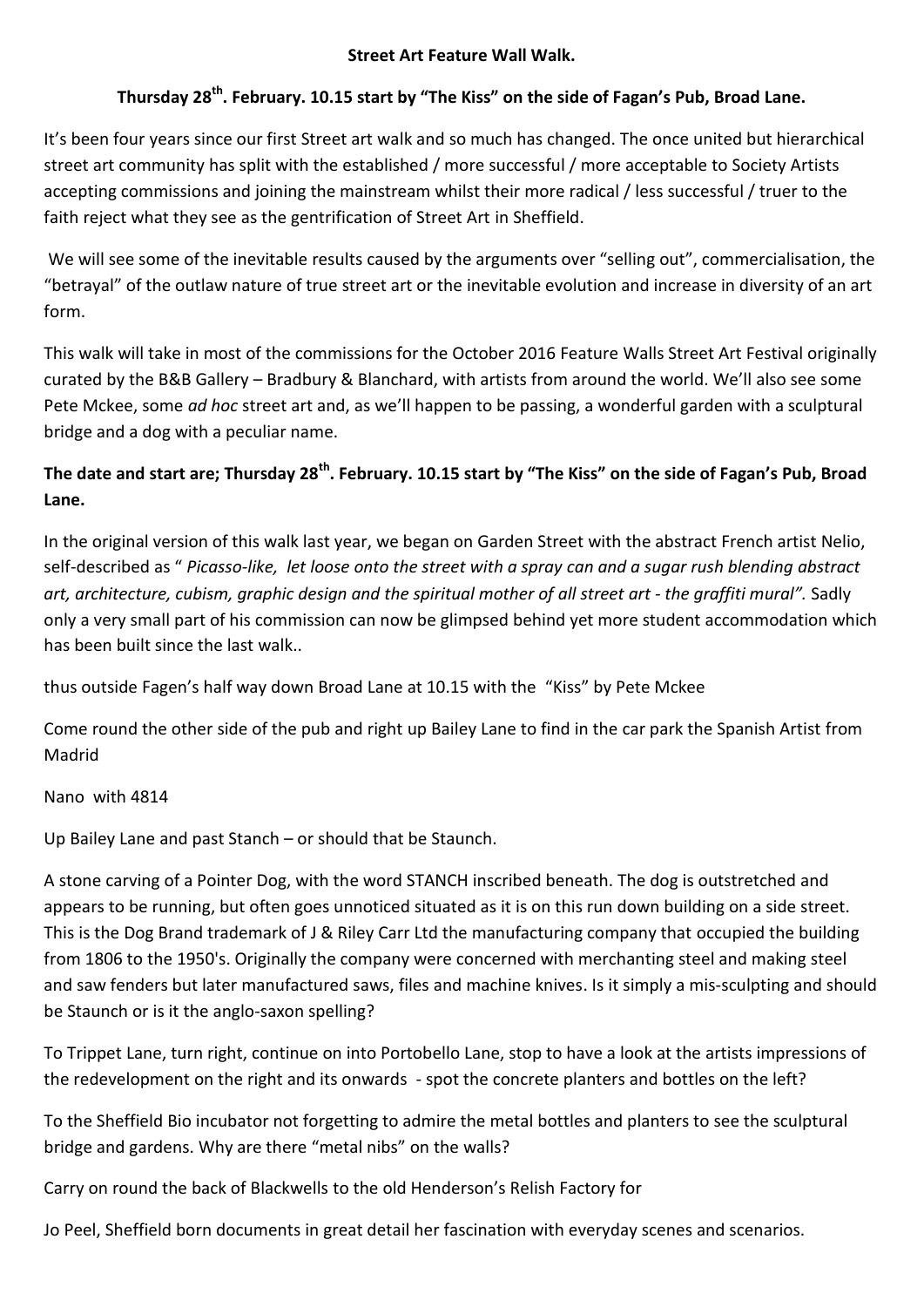Down Leavygreave road, carry on into Portobello Street and right into Mappin Street then left into Portobello Lane and left into Pitt Lane on the side of the Red Deer Pub we find the Austrian artist

Frau Isa is an Austrian artist – a street artist, illustrator and painter whose art is deeply influenced by her nostalgic spirit and her love for a vintage aesthetics.

Down to West Street there left, cross over at the pedestrian crossing and on the right is Westfield Terrace where on a gable end we find the Italian artist

Tellas with Fog. Hailing from Cagliari, the capital of Italy's island of Sardinia, best known for his murals representing abstract nature. Born **Fabio Schirru** in 1985, he graduated from the Academy of Fine Arts of Bologna . Tellas' research is based on a **non-urban aesthetics**, his oeuvre illustrates the most organic, personal and intimate visions of the elements of natural landscapes. The artist's large body of work is characterized by a meditative process that mixes space and shape.

This is a new favourite facing our long established favourite by Phlegm

Phlegm is a British [Sheffield-](https://en.wikipedia.org/wiki/Sheffield)based muralist and artist who first developed his illustrations in self-published comics. We shall see another of his. Turn right along Division Street and we loop around the "Rare & Racy" block to see work by Kid Acne and Phlegm.

Across Division Street skirting the skate board park and left into narrow Devonshire Lane and its

Matt Sewell with Twite Alright (a Twite is a small brown member of the Finch family). Matt is an artist, illustrator and author and avid ornithologist.

Carry on and the first car park has lots of mediocre street art / graffiti on the hoardings. Cross over Rockingham Street and the next four are all in the Wellington Street carpark area.

Local Artist Jo Peel

Will Barras is an artist, illustrator and animation director living and working in London. He grew up in Birmingham and moved to Bristol to study graphic design. Will became one of a new crop of young artists working within Bristol's world renowned street art scene

Michael Fikaris (Australian)

Kid Acne with NOT MANY

We cross Carver Street into the car park where we can mourn, because the next work has been removed, we should have seen the largest work of our walk by Roid, instead there is a wonderful surprise, there on a gable end is

Muriel by Pete Mckee – and some vandalism.

Next it up Backfields for

City of Sanctuary by CoLoR, a piece by Eugene Booms and a completely vandalised and now removed piece.

Then right down past John Lewis to the Peace gardens – have a look for the White Doves of Peace.

Pass "Piccolino", turn down the steps by "Smoke", cross over the road and turn left down Charles Street then left again just before the Red Lion Pub and a gable end in Charles Lane just behind the Red Lion Pub is